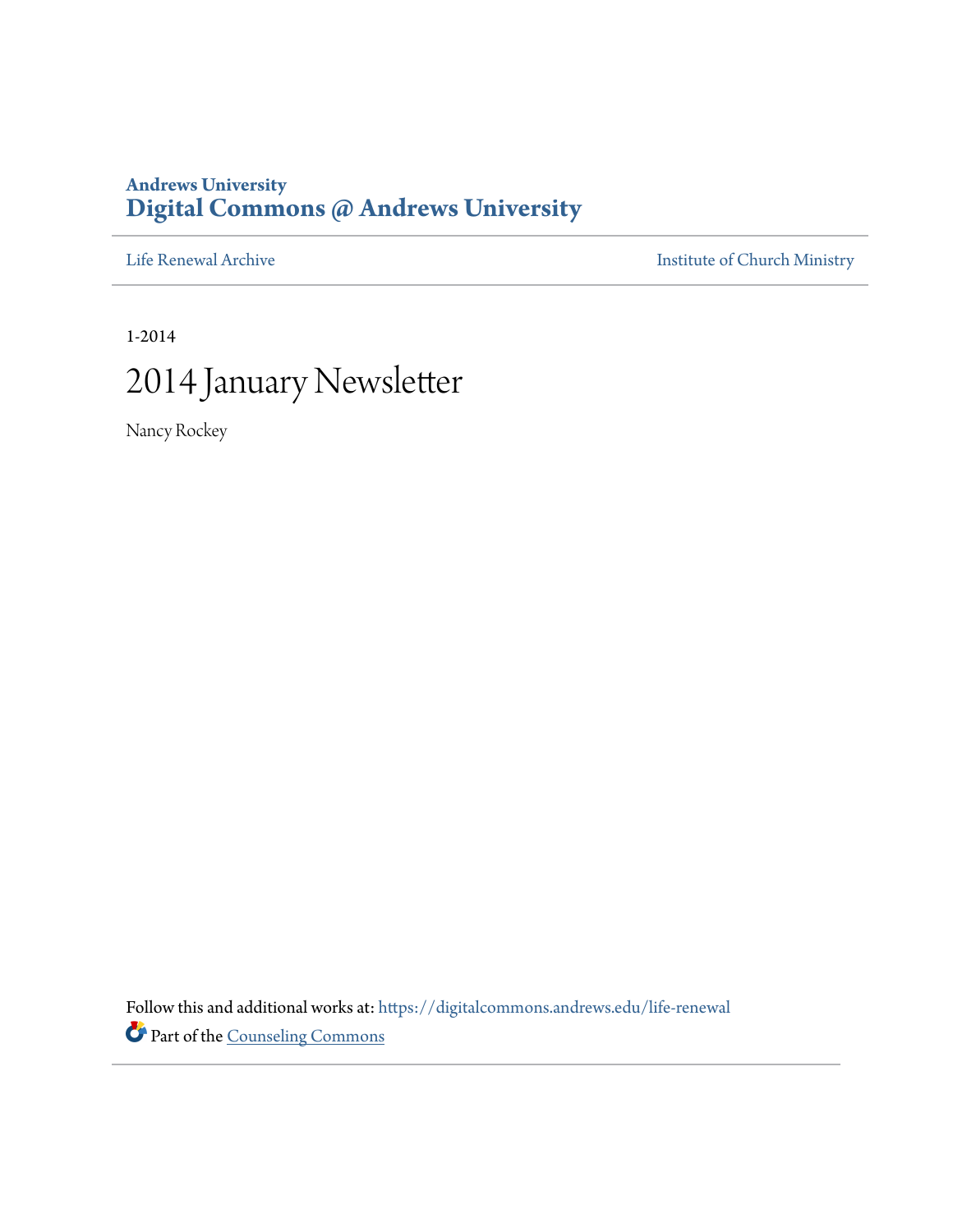# It's True! **Life & Relationships** Are Fixable!

## **Have You Heard It?**



At some point in life, everyone hears it. It's a still, small voice calling your name, an audible voice directing your thinking or at least endeavoring to. Maybe it's a shout, a screeching sound that halts you from taking the next step or entering a doorway of doom.

Young Samuel heard it in the middle of the night as he slept in the temple with Priest Eli. He knew how to respond – "Speak Lord, for your servant hears." Our neighbor Chuck heard it as he was driving along toward the liquor store in his pickup. At first thought, he checked his radio, and found that it was off. And then it came again – "Chuck." He slowed his speed, shook his head, and entertained the thought that he was hallucinating. After taking a couple of deep breaths, he moved along, determined to make the liquor store before going crazy. And it came a third time – loud and clear. This time, he pulled his truck to the side of the road, and shut it off. Then, when he was all ears, it came again, but there was more than just his name. "Chuck, you have taken your last drink!"

"It has to be you, Lord," he replied out loud. "Ok, I'll go home." And when Chuck got home, he immediately phoned a friend, a frequent attendee of AA." "If there's a meeting tonight, John, will you take me with you? Can you pick me up?" Chuck never did take another drink.

In her book entitled, *The Call*, Oriah Mountain Dreamer states:

*"The call is always there, whispering in the soft places of our bodies and hearts, In the longing that reminds us what we ache for at the deepest level."*

- **Who** is it that's doing the calling, you might ask?
- **What** is it that we are aching for at our deepest level?
- **Why** does the call come?
- **How** does the Caller know when to make the call audible enough for us to respond in some manner?
- **Where** are you when the connection is made?

**Proverbs 8: 4** – *"To you, O men, I call. And my voice is to the sons of men."*

**Isaiah 42: 6** – *"I, the Lord, have called you in righteousness, and will hold your hand; . . ."*

**Isaiah 43: 1** – *"But now, thus says the Lord, who created you, O Jacob, And He who formed you, O Israel: "Fear not, for I have redeemed you: I have called you by your name; You are mine."*

**What is it that we ache for?** We ache for CONNEC-TION! An expert in this field, psychiatrist and professor, Edward M. Hallowell, states in his book – *Connect:*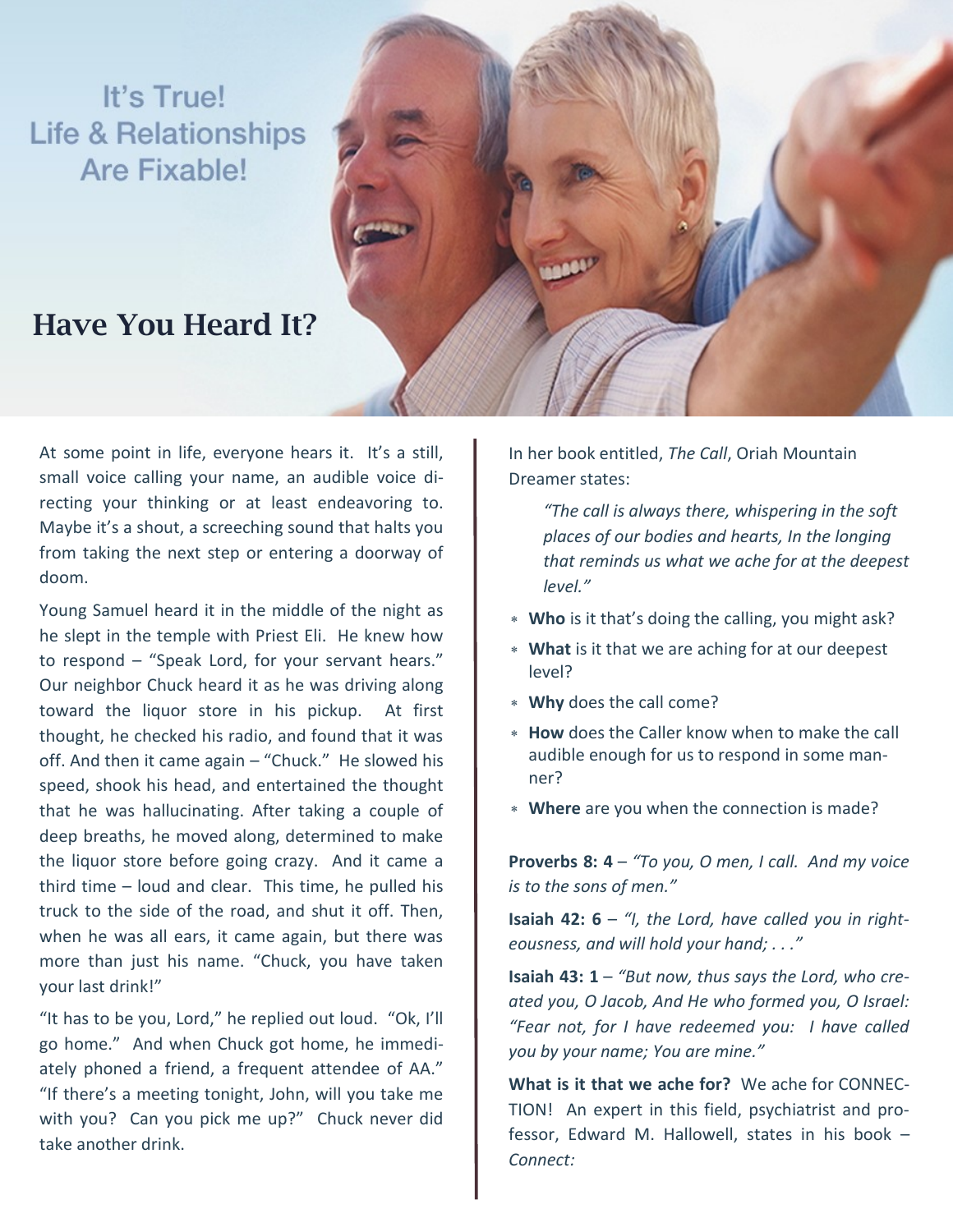*"To thrive, indeed just to survive, we need warm-hearted contact with other people. Like a vitamin deficiency, a human contact deficiency, weakens the body, the mind, and the Spirit."*

Beyond the need to connect with family and friends and even with a marital partner, is the God-given need to connect with our Creator. Considering that He is the One who created our parents and gave them the ability and desire to come together to create the joining of egg and sperm, which was our beginning, He is our real creator. It is with Him that the heart longs to connect!

**Why does the call come?** Think about it for a minute. You're a parent. Your child is still young and he or she is playing in the yard, but still you call, just to make sure the child is OK; just to connect. Your child is grown and away in college, and still you long to connect  $-$  you want to make sure your "baby" is surviving the rigors of college classes and getting enough nutrition to thrive. And there comes a time that you wish that your child would call you. You want to know that she wants to connect.

Imagine then, why God calls. He simply wants to connect with His Beloved, and wants you to call upon Him too.

**When does the call come?** The all-knowing Parent knows exactly when to call, when we need to connect, when we need His comfort, His counsel and His caring. Perhaps it's when you have experienced a loss, or just before the loss, so that He can carry you through. Perhaps it's when you are fearful. You call upon Him and suddenly the fear dissipates. Actually, the greatest comfort arrives when it's least expected, and when He knows that you can hear Him.

**Where?** These are some of our experiences:

• In a small boat on an angry sea, when waves nearly capsize you and your stomach feels like it will soon fly out of your mouth into the ocean.

- While, in the middle of the night, you watch your dream home and ministry go up in flames (literally).
- When you KNOW that your precious daughter is making the worst decision of her life and you helplessly stand by, because all the talk in the world makes no difference.
- When you are facing a surgery that terrifies you, and your surgeon arrives to pray with you before the 5 hour operation.
- When your bus is stuck on a steep mountainside and you cannot move any direction.
- When your heart and your body are aching, and you feel alone and terrified.
- When you get a diagnosis that causes your life to become a big question mark.

In the day to day experience when you have lost your keys and your plans make finding them a desperate search. You frantically call, "God, please help me!" Now it's you doing the calling and you know that He hears. You wait for His answer, and it comes when and where you least expect it, but it comes! Yours is a relationship with God, a give and take, a cooperative exchange of questions and answers, a comfort in distress. A call and a response sometimes takes silence to hear; a willingness to "be still and know that I am God."

As we begin 2014, a year of frightening unknowns at a time when the world is in great turmoil, perhaps it's best that we quietly walk, sit or lie in a comfy spot, and listen for the Call. God wants to know that you are OK, and that He can connect with you because you will hear His call and plug in to connect. Will you answer, as did Samuel, "Here I am, Lord.?"